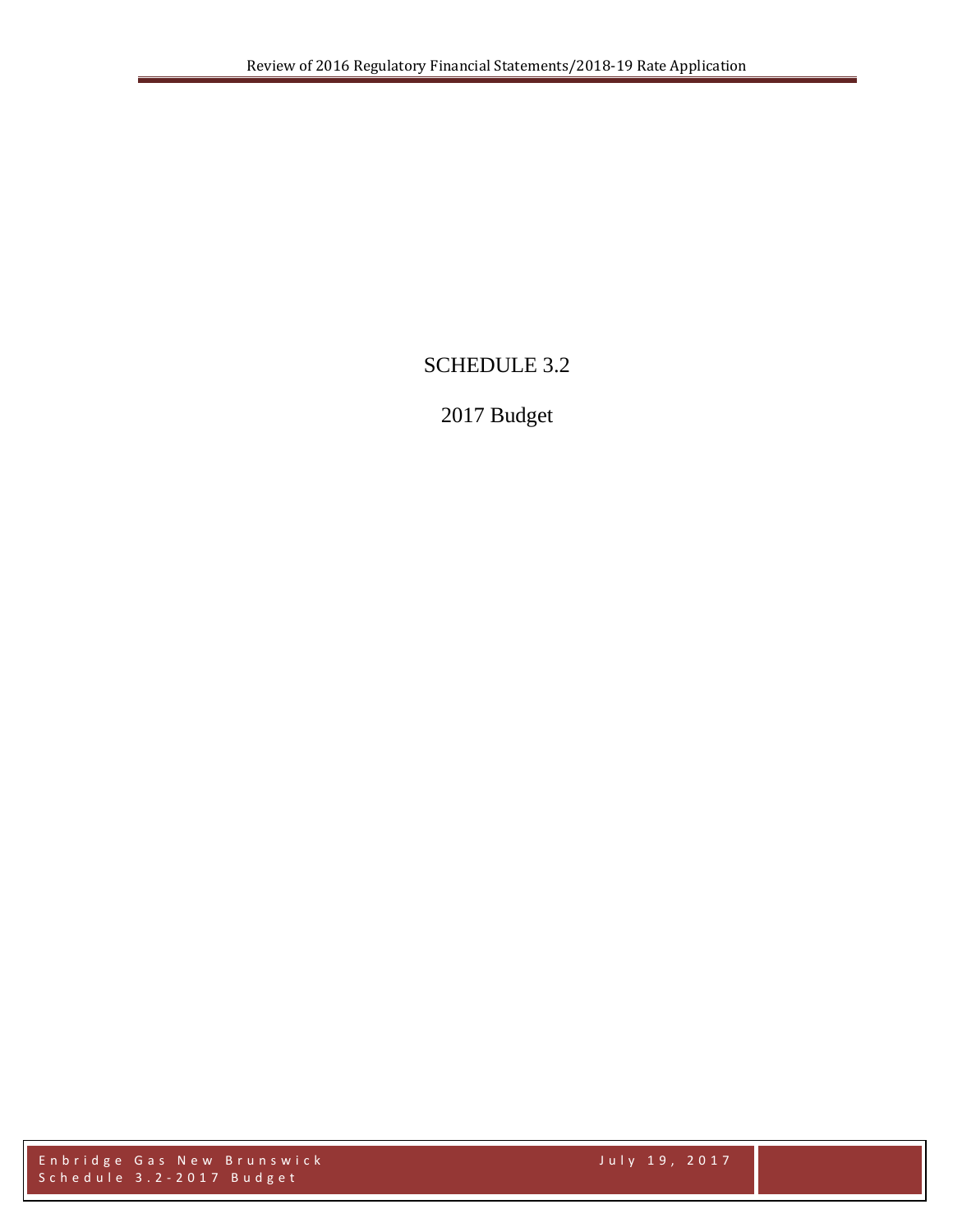Budget Balance Sheet for Regulatory Purposes As at December 31, 2017

#### **Notice to Reader: Subject to approval by the New Brunswick Energy and Utilities Board**

(in thousands of dollars)

| 3        | <b>Assets</b>                                                                                                                        | 2017             |
|----------|--------------------------------------------------------------------------------------------------------------------------------------|------------------|
|          | 4 Regulated Assets                                                                                                                   |                  |
| 5<br>6   | Property, Plant and Equipment (Note 2)<br>Gas Distributor Plant in Service - Net (includes AFUDC capitalized during 2017 of \$17.4K) | \$<br>176,294    |
| 7        | <b>Construction Work In Progress - Gas Distributor Plant</b>                                                                         | 1,037            |
| 8        | <b>Total Property, Plant &amp; Equipment</b>                                                                                         | 177,331          |
| 9        | <b>Deferred Charges</b>                                                                                                              |                  |
| 10       | Deferred Development Costs - Net (Note 3)                                                                                            | 1,439            |
| 11<br>12 | Development O&M Capitalized Costs - Net (Note 4)<br><b>Total Deferred Charges</b>                                                    | 86,034<br>87,473 |
| 13       | <b>Short Term Investments</b>                                                                                                        | 2,969            |
| 14       | <b>Total Regulated Rate Base Assets</b>                                                                                              | 267,773          |
|          | 15 Other Regulated Assets (Note 5)                                                                                                   | 17,966           |
| 16       | <b>Total Regulated Assets</b>                                                                                                        | 285,739          |
| 17       | <b>Regulatory Deferral (Note 1)</b>                                                                                                  | 178,093          |
| 18       | <b>Total Assets</b>                                                                                                                  | \$<br>463,832    |
|          |                                                                                                                                      |                  |
| 19       | <b>Liabilities and Partner's Equity</b>                                                                                              |                  |
|          | 20 Partner's Equity (Ratebase) (Note 1)                                                                                              | \$<br>131,687    |
|          | 21 Long-term Advances from Associates and Affiliates (Note 6)                                                                        | 149,500          |
|          | 22 Other Regulated Liabilities (Note 7)                                                                                              | 4,552            |
| 23       |                                                                                                                                      | 285,739          |
|          | 24 Partner's Equity (Regulatory Deferral)                                                                                            | 178,093          |
| 25       | <b>Total Liabilities and Equity</b>                                                                                                  | \$<br>463,832    |

**Financial Statement Effects of Rate Regulation and Legislative Changes –** Note 1 **Rate Base for Regulatory Purposes –** Note 12 **Capital Structure for Regulatory Purposes** – Note 13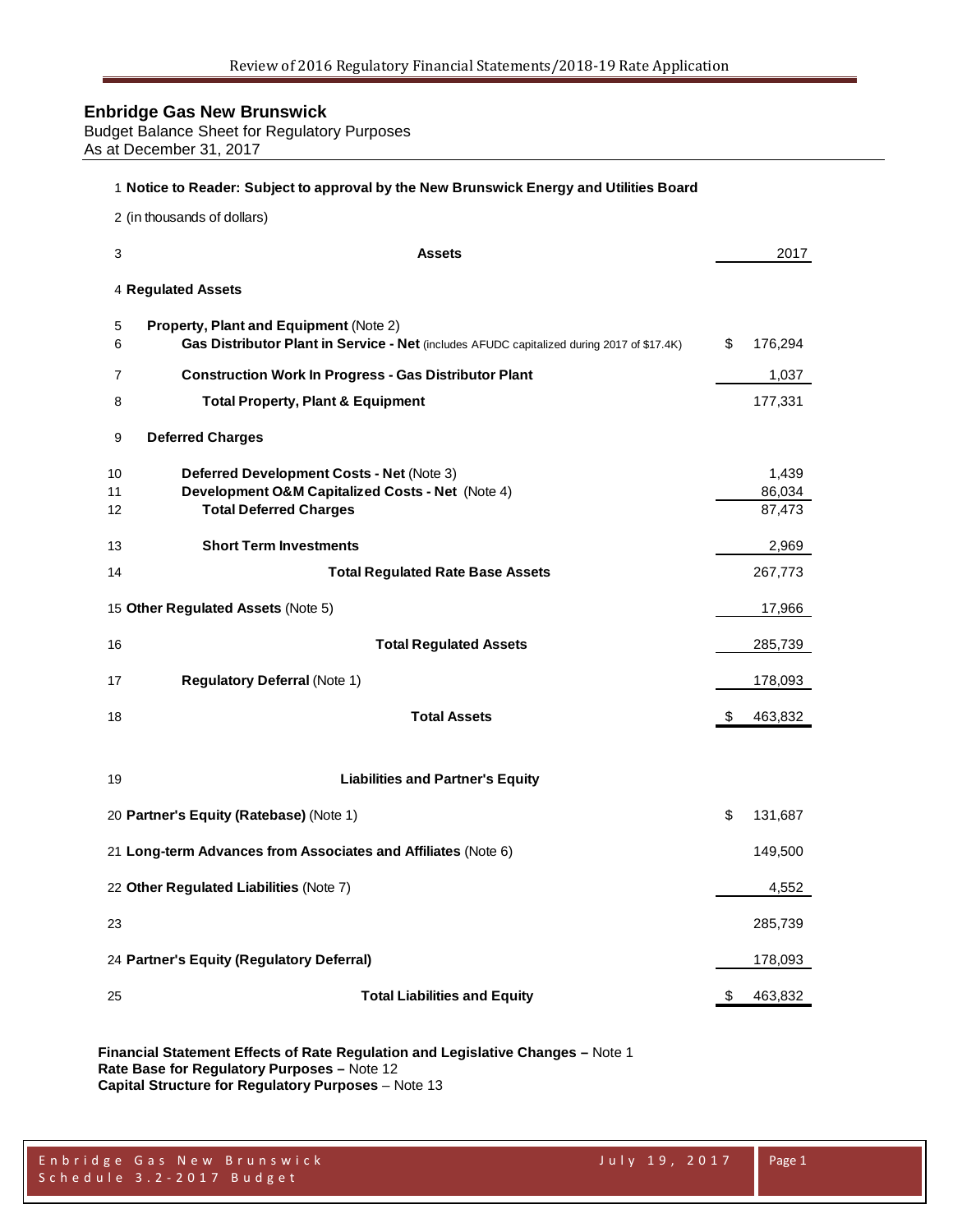Statement of Budgeted Income for Regulatory Purposes As at December 31, 2017

#### **Notice to Reader: Subject to approval by the New Brunswick Energy and Utilities Board**

(in thousands of dollars)

| 3      |                                                                                   | 2017          |
|--------|-----------------------------------------------------------------------------------|---------------|
|        | 4 Revenue                                                                         |               |
| 5      | <b>Operating Revenue (Note 8)</b><br>Gas distribution                             | \$            |
| 6<br>7 | Miscellaneous                                                                     | 43,941<br>945 |
|        |                                                                                   |               |
| 8      | <b>Allowance for Funds Used During Construction</b>                               | 17            |
|        |                                                                                   | 44,903        |
| 9      | <b>Service and Inspections</b><br>Revenue                                         |               |
| 10     |                                                                                   | 637           |
| 11     | Cost of goods sold                                                                | (389)         |
|        |                                                                                   | 248           |
| 12     | <b>Total Revenue</b>                                                              | 45,151        |
|        | 13 Expenses                                                                       |               |
| 14     | <b>Operating Expenses</b>                                                         |               |
| 15     | Operating and maintenance (Note 9)                                                | 12,153        |
| 16     | Transportation (net)                                                              | 1,794         |
| 17     | Total Operating and maintenance expenses                                          | 13,947        |
|        |                                                                                   |               |
| 18     | Other Expenses                                                                    | 100           |
| 19     | Bad debt expense                                                                  | 278           |
|        |                                                                                   |               |
| 20     | <b>Amortization of Property, Plant and Equipment</b>                              | 6,235         |
| 21     | <b>Municipal and Other Taxes</b>                                                  | 1,241         |
| 22     | Interest on Amounts Due to Associates & Affiliates and Other Interest (Note 10)   | 7,267         |
| 23     | <b>Amortization of Deferred Development Costs</b>                                 | 2,922         |
| 24     | <b>Total Expenses</b>                                                             | 31,990        |
|        | 25 Income before Extraordinary Items, Regulatory Deferral and Return on Rate Base | 13,161        |
|        |                                                                                   |               |
|        | 26 Regulatory Deferral                                                            |               |
|        |                                                                                   |               |
|        | 27 Regulated Return on Equity (Note 11)                                           | \$<br>13,161  |

**Financial Statement Effects of Rate Regulation and Legislative Changes –** Note 1 **Details of Affiliate Transactions** – Note 14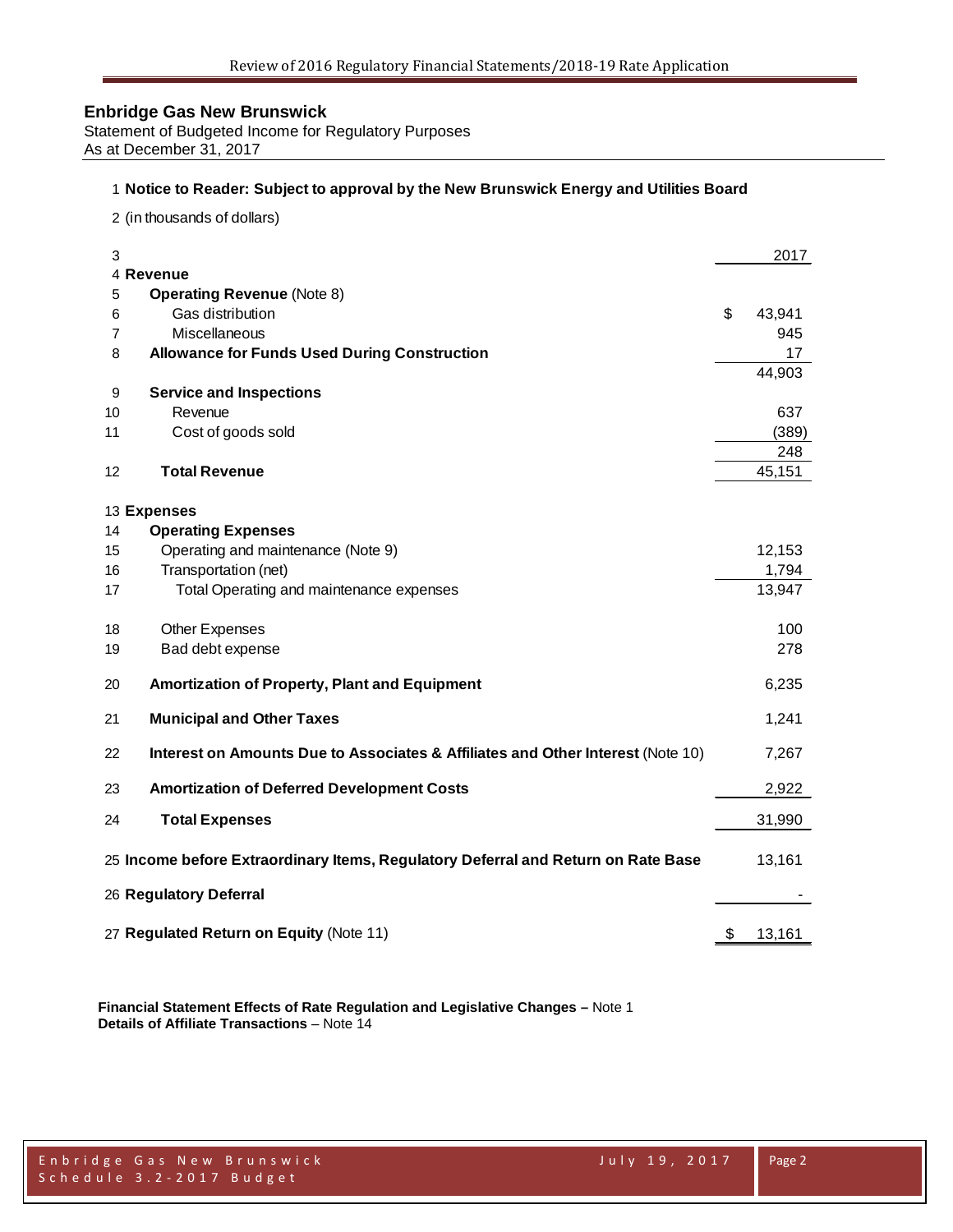Notes to 2017 Budget Regulatory Financial Results For the year ended December 31, 2017

#### Note 1 **Financial Statement Effects of Rate Regulation and Legislative Changes**

The Public Utility's primary business activities are subject to regulation by the New Brunswick Energy

and Utilities Board (EUB). The Public Utility follows accounting practices prescribed by its regulator or

stipulated in approved ratemaking decisions that are subject to examination and approval by the EUB

 and are similar to those being used by other enterprises in the gas distribution industry in Canada. Accordingly, the timing and recognition of certain revenues and expenses may differ from that otherwise

expected under generally accepted accounting principles (GAAP) applicable to non-regulated

operations. The ultimate recoverability of costs incurred is dependent upon the approval of the EUB.

 Rate regulation creates differences between the manner in which the Public Utility accounts for transactions or events and how they would be accounted for if the Public Utility was not subject to rate regulation. The differences in accounting treatment include:

 The EUB permits an "allowance for funds used during construction" (AFUDC) to be included in the rate base. In addition, AFUDC is included in the cost of property, plant and equipment and is depreciated over future periods as part of the total cost of the related asset, based on the expectation that depreciation expense, including the AFUDC component, will be approved for inclusion in future rates. AFUDC for rate-regulated entities includes both an interest component and a cost of equity component. In the absence of rate regulation, GAAP would permit the capitalization of only the interest component. Therefore, the initial set up of the equity component as a capitalized asset and the corresponding revenue recognized during the construction phase would not be recognized nor would the subsequent depreciation of the asset.

 As prescribed by the EUB, the Public Utility does not recognize gains and losses on the sale of Enbridge Utility Gas (EUG) in the statement of income and uses a purchase gas variance account to defer the gain or loss on sale. Non-regulated enterprises would normally account for the gain or loss in the statement of income or comprehensive income.

 Enbridge Inc., on behalf of the Public Utility, maintains a pension plan which provides defined benefit pension benefits to employees. As prescribed by the EUB, contributions made to the plan are expensed as paid, consistent with the recovery of such costs in rates. Under GAAP, pension costs and obligations for defined benefit pension plans are determined using the projected benefit method and are charged to income as services are rendered.

 The Public Utility had been subject to non-traditional regulation which recognized its immature nature. Unlike many similar utilities, the Public Utility's rates were not set on a cost based methodology. Prior to October 1, 2012, the Public Utility's rates were set exclusively based upon a market based methodology, and were based on a targeted savings over alternate fuel for end use customers. This rate setting methodology had been approved by the EUB for use during the development period after which rates are expected to be cost based.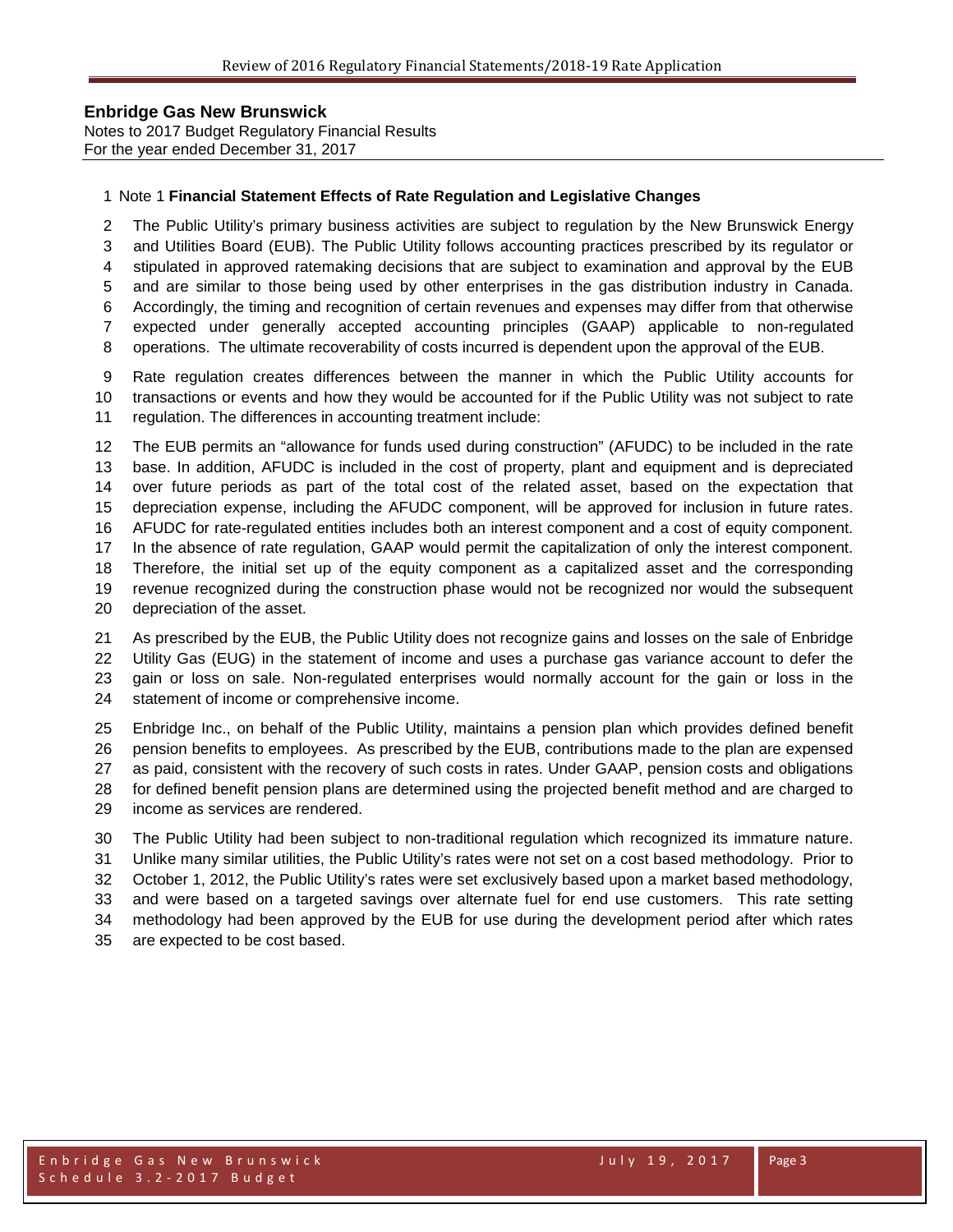Notes to 2017 Budget Regulatory Financial Results For the year ended December 31, 2017

#### Note 1 **Financial Statement Effects of Rate Regulation and Legislative Changes (continued)**

In December 2011, the Province of New Brunswick introduced legislation that outlined new rate classes,

 and a new rate setting methodology for the Public Utility. The legislation subsequently received proclamation on January 18, 2012, with the supporting Rates and Tariffs Regulation being filed April 16,

- 2012.
- The legislation noted above also provided direction with regards to the regulatory deferral account, which

the EUB had historically approved to capture the difference between the Public Utility regulated

- revenues and its revenue requirement, which non-regulated enterprises would not recognize. Based on
- the legislative changes, the Public Utility is no longer permitted to depreciate, amortize, earn a return on,
- or otherwise consider the regulatory deferral account when calculating its revenue requirement. In response to this legislation, the Public Utility has not considered the deferral account for the purpose of
- establishing the revenue requirement. However, it will remain as an asset on Enbridge Gas New

Brunswick's balance sheet as it remains an asset of the Public Utility for regulatory purposes. Similarly,

the capital structure associated with the regulatory deferral account will also remain on the balance

sheet. However, the debt and equity associated with the regulatory deferral account are not considered

when calculating the allowed rate of return for the Public Utility.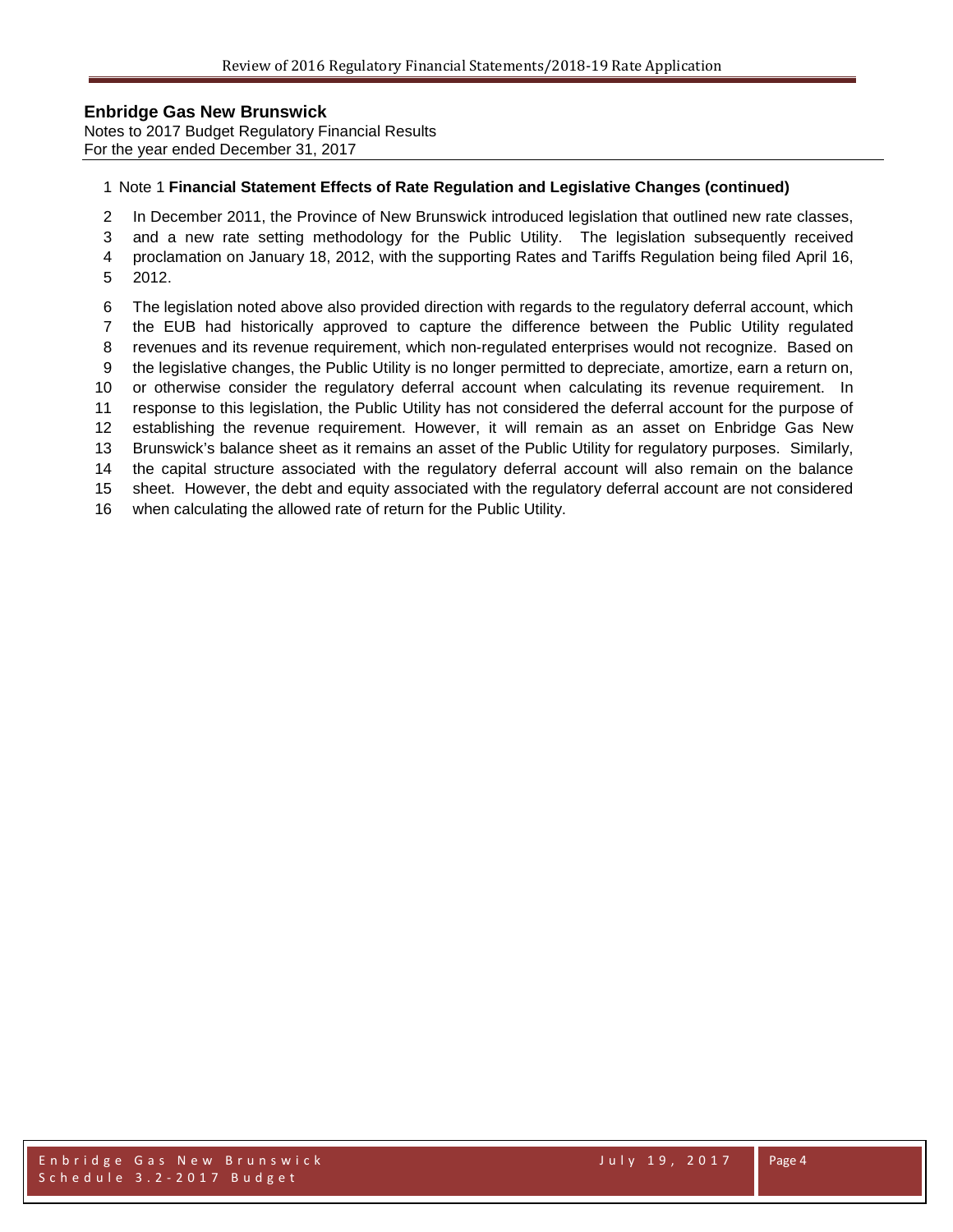Notes to 2017 Budget Regulatory Financial Results For the year ended December 31, 2017

(in thousands of dollars)

## Note 2 **Property, Plant & Equipment**

| 1<br>2<br>3 |                                   | Cost          | <b>Accumulated</b><br>Amortization | 2017<br><b>Net Book</b><br>Value | <b>Rates of</b><br><b>Amortization</b> |
|-------------|-----------------------------------|---------------|------------------------------------|----------------------------------|----------------------------------------|
| 4           | Property, plant & equipment       |               |                                    |                                  |                                        |
| 5           | <b>General Plant</b>              |               |                                    |                                  |                                        |
| 6           | Computer Hardware & Software      | \$<br>688     | (211)                              | 477                              | 8.87%                                  |
| 7           | Tools and Work Equipment          | 1,716         | (1, 262)                           | 454                              | 14.53%                                 |
| 8           | Office Furniture and Equipment    | 348           | (144)                              | 204                              | 6.41%                                  |
| 9           | <b>Transportation Equipment</b>   | 1,987         | (1, 361)                           | 626                              | 6.32%                                  |
| 10          | <b>Incentives</b>                 | 436           | (234)                              | 202                              | 20.00%                                 |
| 11          | Leasehold Improvements            | 209           | (85)                               | 124                              | 1                                      |
| 12          | Subtotal                          | 5,384         | (3, 297)                           | 2,087                            |                                        |
| 13          | <b>Distribution Plant</b>         |               |                                    |                                  |                                        |
| 14          | Land                              | 375           |                                    | 375                              |                                        |
| 15          | Rights of way and easements       | 189           |                                    | 189                              |                                        |
| 16          | <b>Distribution Mains</b>         | 129,077       | (31, 959)                          | 97,118                           | 1.64%                                  |
| 17          | <b>Street Services</b>            | 67,525        | (18, 721)                          | 48,804                           | 1.74%                                  |
| 18          | Meters and Regulators             | 23,828        | (5,586)                            | 18,242                           | 7.63%                                  |
| 19          | <b>Stations</b>                   | 16,258        | (6, 779)                           | 9,479                            | 2.82%                                  |
| 20          | Subtotal                          | 237,252       | (63, 045)                          | 174,207                          |                                        |
| 21          | Total plant in service            | 242,636       | (66, 342)                          | 176,294                          |                                        |
| 22          | Construction work in progress     | 1,037         |                                    | 1,037                            |                                        |
| 23          | Total property, plant & equipment | \$<br>243,673 | \$<br>(66, 342)                    | \$<br>177,331                    |                                        |

1 - Amortized over the term of the related leases.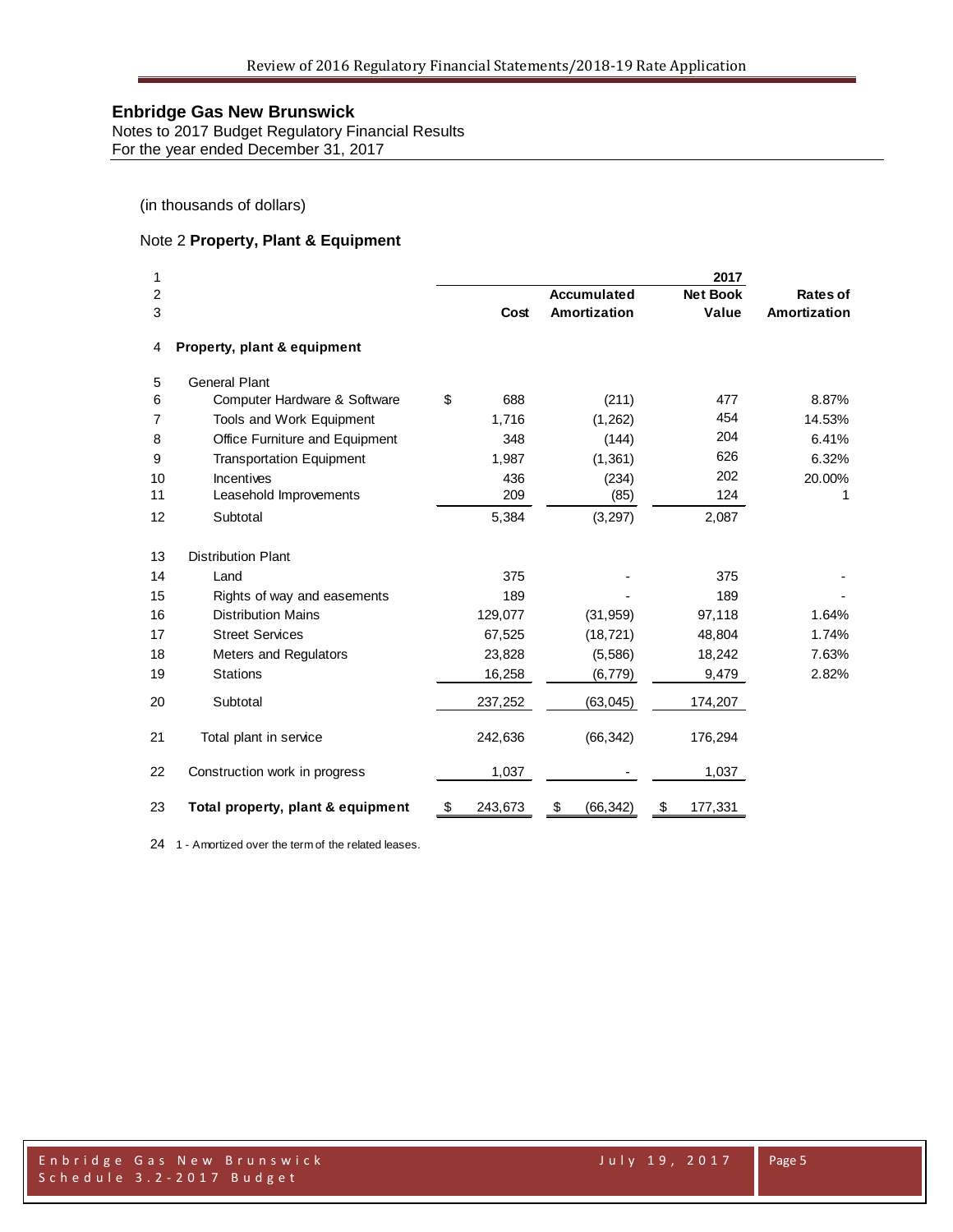Notes to 2017 Budget Regulatory Financial Results For the year ended December 31, 2017

(in thousands of dollars)

## Note 3 **Deferred Development Costs - Net**

| 1      |                                       |    |                |    |                      | 2017               |  |  |  |  |      |  |                             |                          |
|--------|---------------------------------------|----|----------------|----|----------------------|--------------------|--|--|--|--|------|--|-----------------------------|--------------------------|
| 2<br>3 |                                       |    |                |    |                      |                    |  |  |  |  | Cost |  | Accumulated<br>Amortization | <b>Net Book</b><br>Value |
| 4<br>5 | Franchise fee<br>Intangible Software  | \$ | 1.500<br>3,806 | \$ | (1, 375)<br>(2, 492) | \$<br>125<br>1,314 |  |  |  |  |      |  |                             |                          |
| 6      | Total deferred development costs, net |    | 5,306          | S  | (3,867               | 1,439              |  |  |  |  |      |  |                             |                          |

#### Note 4 **Development O&M Capitalized Costs – Net**

|    |                                              |         |              |             | 2017            |
|----|----------------------------------------------|---------|--------------|-------------|-----------------|
| 8  |                                              |         |              | Accumulated | <b>Net Book</b> |
| 9  |                                              | Cost    | Amortization |             | Value           |
| 10 | Development O&M capitalized costs            | 114,952 | S            | (28, 918)   | 86,034          |
| 11 | Total development O&M capitalized costs, net | 114,952 | S            | (28, 918)   | 86,034          |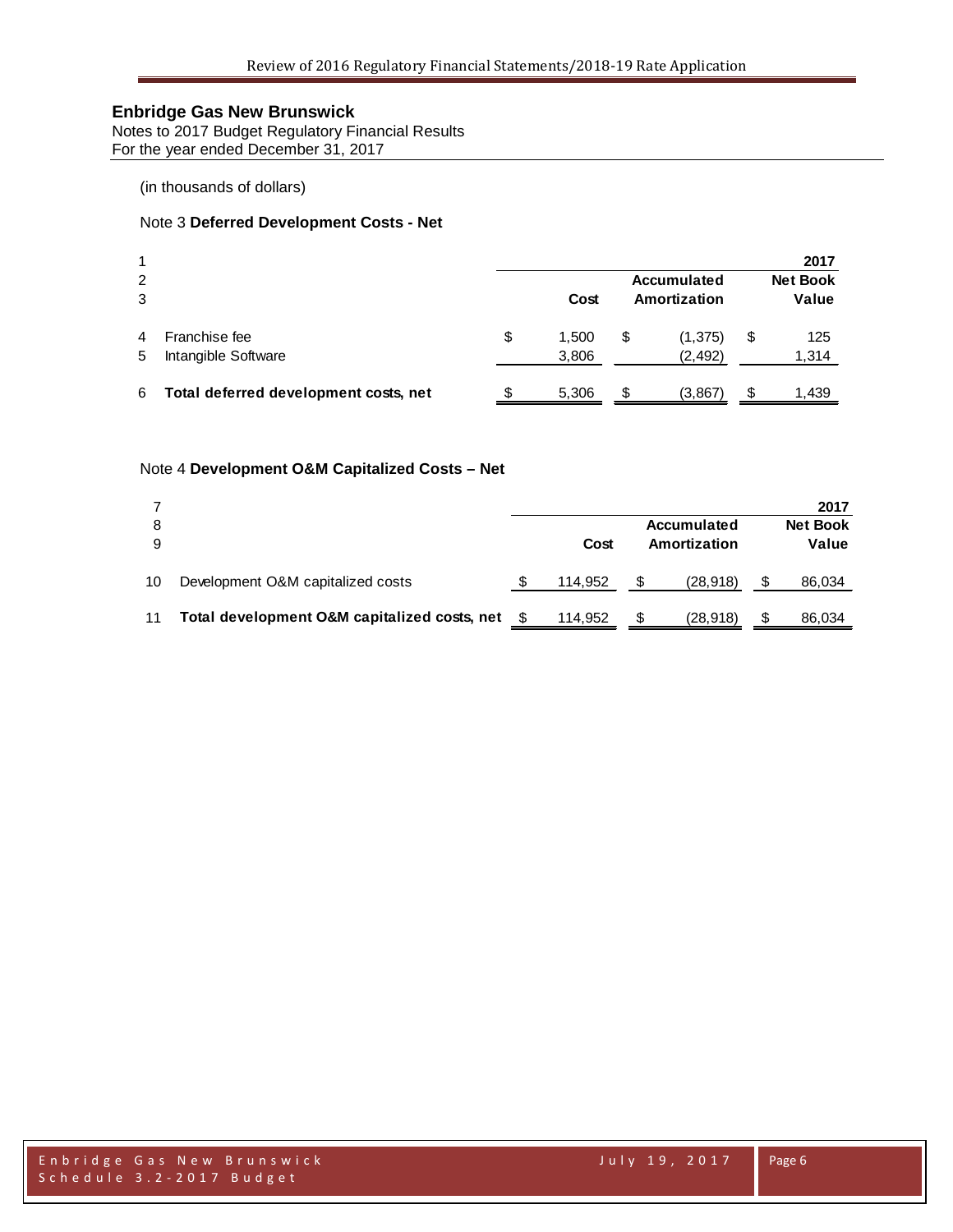Notes to 2017 Budget Regulatory Financial Results For the year ended December 31, 2017

(in thousands of dollars)

## Note 5 **Other Regulated Assets**

|   |                                |   | 2017   |
|---|--------------------------------|---|--------|
| 2 | Cash, & Short Term Investments | S | 8,438  |
| 3 | Accounts Receivable            |   | 8,108  |
| 4 | Long term receivable           |   | 373    |
| 5 | Inventory                      |   | 1,047  |
| 6 |                                |   | 17,966 |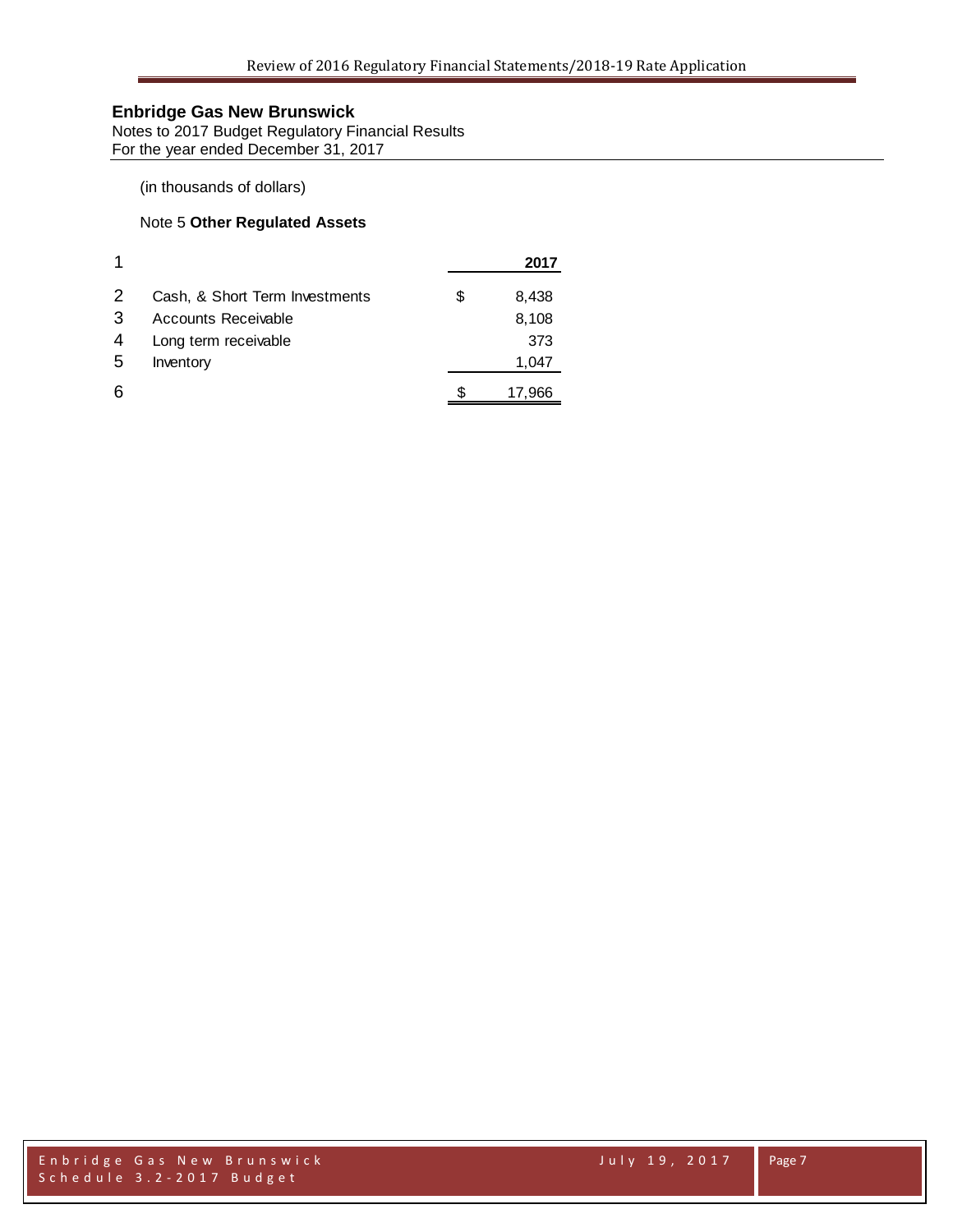Notes to 2017 Budget Regulatory Financial Results For the year ended December 31, 2017

(in thousands of dollars)

#### Note 6 **Long-term Advances from Associates and Affiliates**

|                   |                                |                   |                      |               |               | 2017                |                  |
|-------------------|--------------------------------|-------------------|----------------------|---------------|---------------|---------------------|------------------|
| 2                 |                                |                   |                      |               |               | <b>Cost of Debt</b> |                  |
| 3                 |                                | <b>Issue Date</b> | <b>Maturity Date</b> | <b>Amount</b> | Enbridge Inc. | <b>EGNB</b>         | <b>Regulated</b> |
| 4                 | <b>Promissory Note</b>         | 12-Dec-12         | $9-Dec-19$           | 15,000        | 4.63%         | 5.63%               | 5.63%            |
| 5                 | <b>Promissory Note</b>         | 12-Dec-12         | 30-Dec-21            | 14,000        | 3.50%         | 4.50%               | 4.50%            |
| 6                 | <b>Promissory Note</b>         | $8 - Jan - 13$    | 8-Jan-20             | 7,500         | 3.67%         | 4.67%               | 4.67%            |
| $\overline{7}$    | <b>Promissory Note</b>         | 24-Feb-14         | 26-Feb-18            | 25,000        | 4.16%         | 5.16%               | 5.16%            |
| 8                 | <b>Promissory Note</b>         | 24-Mar-14         | 24-Mar-17            |               | 3.69%         | 4.69%               | 4.69%            |
| 9                 | <b>Promissory Note</b>         | 29-Dec-14         | 28-Dec-18            | 21,000        | 3.72%         | 4.72%               | 4.72%            |
| 10                | <b>Promissory Note</b>         | 30-Mar-15         | 29-Mar-19            | 6,000         | 3.45%         | 4.45%               | 4.45%            |
| 11                | <b>Promissory Note</b>         | 15-Sep-15         | 15-Sep-19            | 18,000        | 3.84%         | 4.84%               | 4.84%            |
| $12 \overline{ }$ | <b>Promissory Note</b>         | 15-Sep-15         | 15-Sep-20            | 18,000        | 4.23%         | 5.23%               | 5.23%            |
| 13                | Promissory Note                | $31 -$ Jul $-16$  | 31-Jul-21            | 20,000        | 3.70%         | 4.70%               | 4.70%            |
| 14                | <b>Promissory Note</b>         | 24-Mar-17         | 24-Mar-25            | 5,000         | 3.70%         | 4.70%               | 4.70%            |
| 15                | Total long-term advances       |                   |                      |               |               |                     |                  |
| 16                | from associates and affiliates |                   |                      | \$<br>149,500 | 3.92%         | 4.92%               | 4.92%            |

The cost of debt of EGNB is limited to the actual borrowing rate of Enbridge Inc. plus 1%.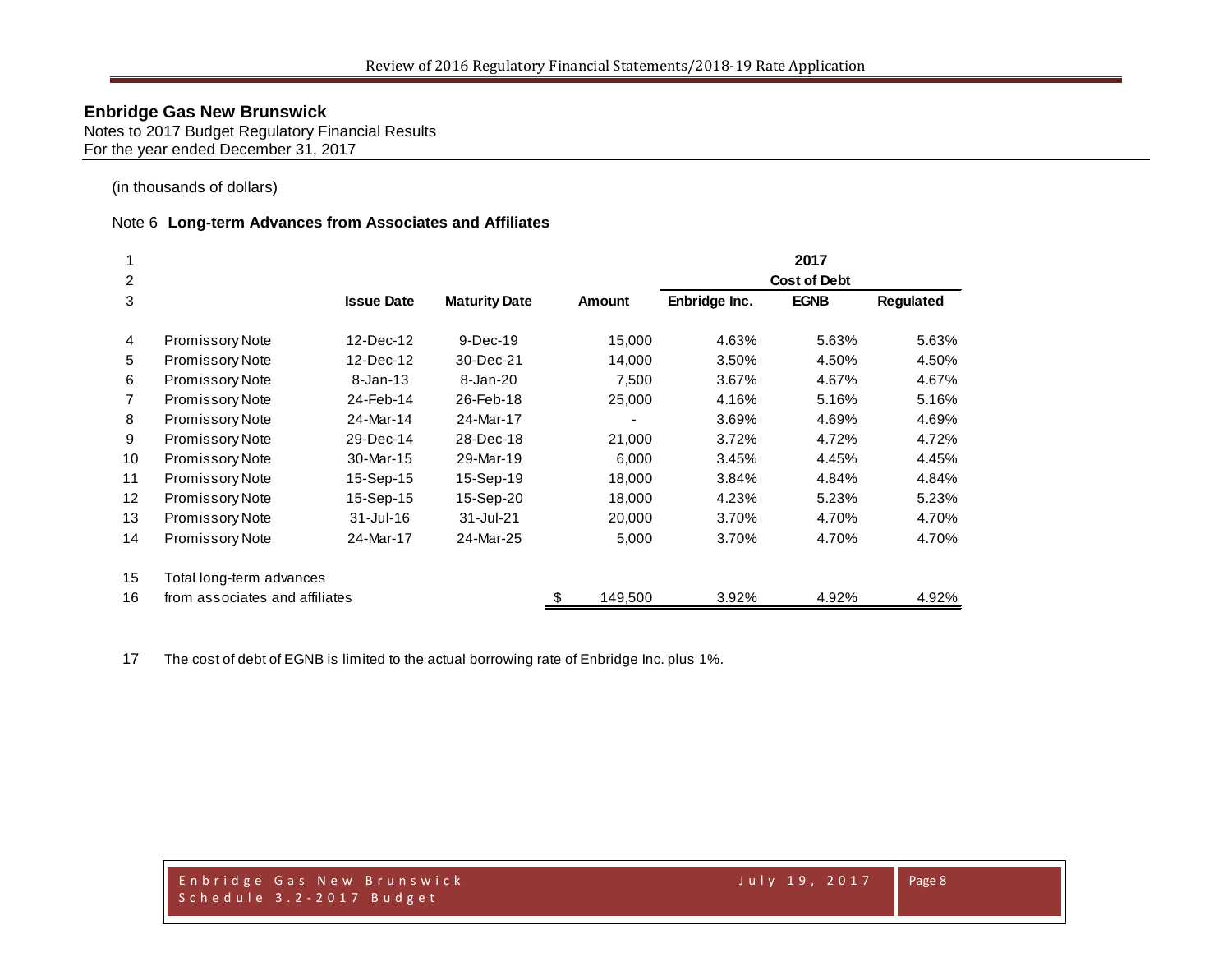Notes to 2017 Budget Regulatory Financial Results For the year ended December 31, 2017

## (in thousands of dollars)

#### Note 7 **Other Regulated Liabilities**

|   |                                                  | 2017        |
|---|--------------------------------------------------|-------------|
|   | 2 Accounts Payable                               | \$<br>2.542 |
| 3 | Long Term Payables                               | 333         |
|   | 4 Long Term Deferred Post Employment Liabilities | 1,677       |
| 5 |                                                  | 4,552       |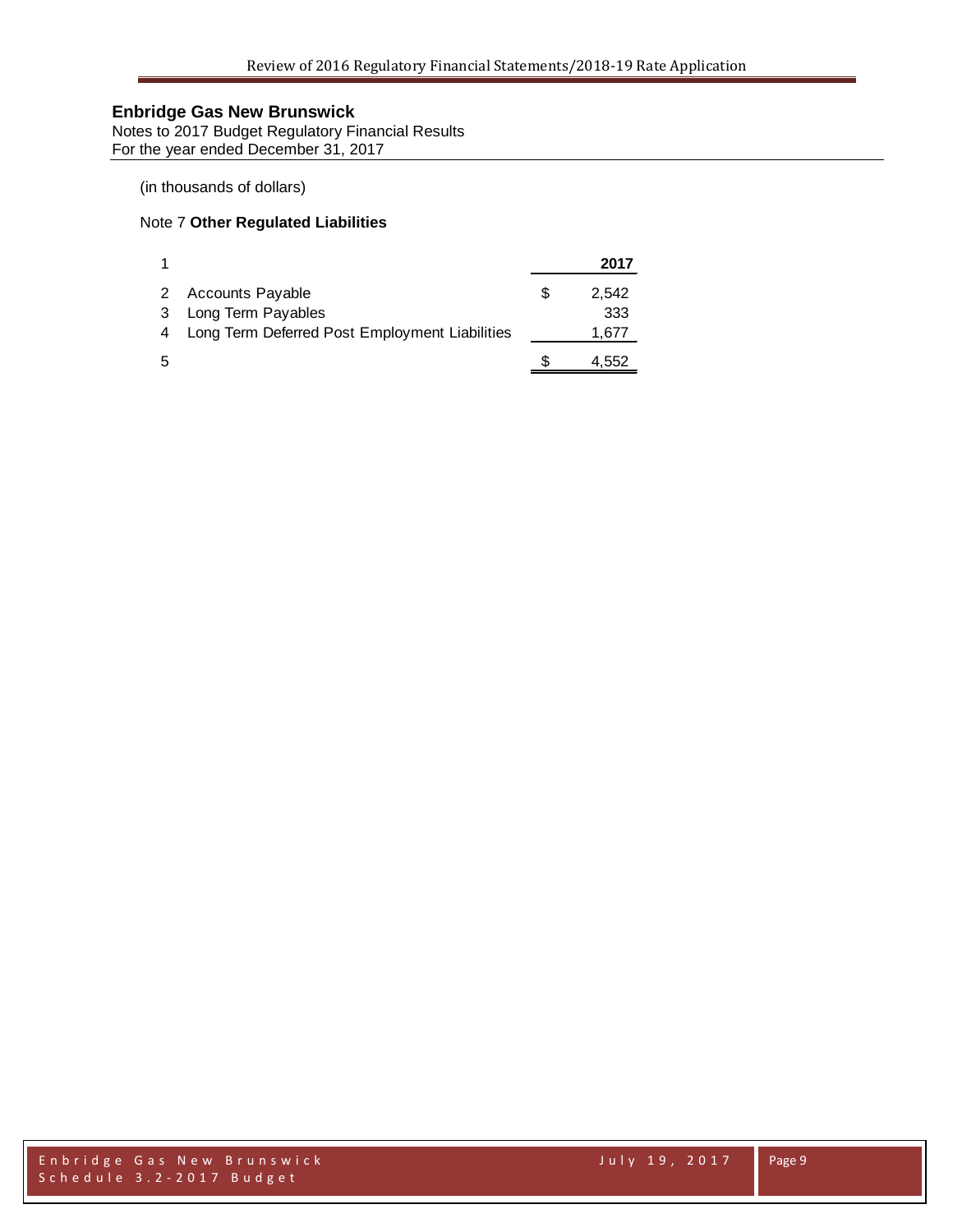Notes to 2017 Budget Regulatory Financial Results For the year ended December 31, 2017

(in thousands of dollars)

#### Note 8 **Operating Revenue**

#### **a. Gas Distribution**

| 1                          |                                                                                                                                                                                                                 | 2017 |                                                    |                                        |                                             |  |  |
|----------------------------|-----------------------------------------------------------------------------------------------------------------------------------------------------------------------------------------------------------------|------|----------------------------------------------------|----------------------------------------|---------------------------------------------|--|--|
| 2<br>3                     |                                                                                                                                                                                                                 |      | <b>Revenue</b>                                     |                                        | <b>Customers Throughput</b><br>TJs          |  |  |
| 4<br>5<br>6<br>7<br>8<br>9 | <b>Small General Service (SGS)</b><br>Mid-General Service (MGS)<br>Large General Service (LGS)<br><b>Contract General Service (CGS)</b><br>Industrial Contract General Service (ICGS)<br>Off-Peak Service (OPS) | S    | 7,225<br>12,980<br>11,905<br>5,128<br>6,490<br>213 | 8.140<br>3,086<br>398<br>79<br>9<br>16 | 578<br>1,039<br>1,422<br>791<br>1,866<br>34 |  |  |
| 10                         | Total                                                                                                                                                                                                           |      | 43,941                                             | 11.728                                 | 5,730                                       |  |  |

11 1 Terajoule (TJ) = 1,000 Gigajoules (GJ)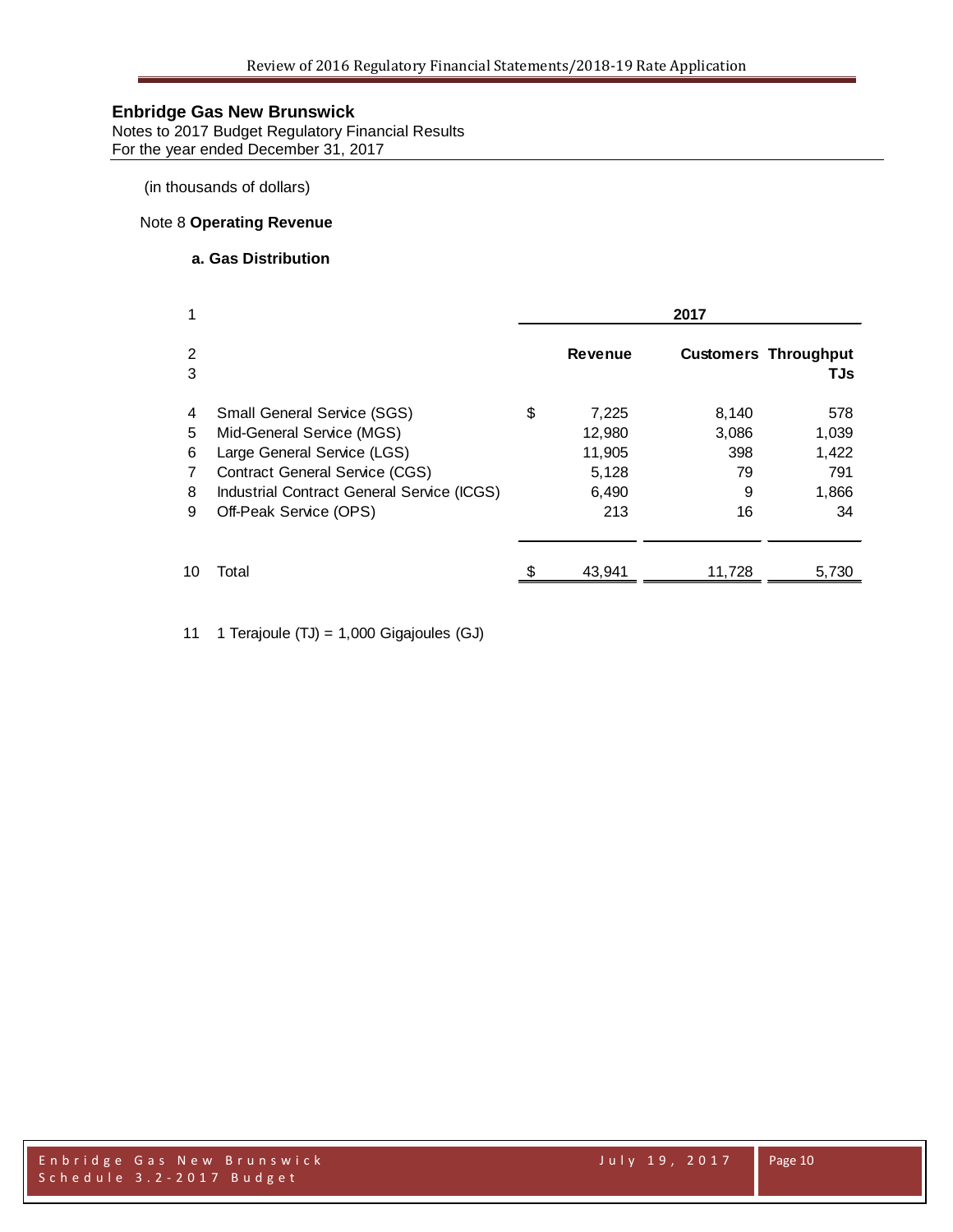Notes to 2017 Budget Regulatory Financial Results For the year ended December 31, 2017

(in thousands of dollars)

## Note 8 **Operating Revenue (continued)**

## **b. Miscellaneous**

| 1 |                                                               |    | 2017 |
|---|---------------------------------------------------------------|----|------|
| 3 | 2 Agent billing and collection<br>Other miscellaneous revenue | S. | 175  |
| 4 | Total miscellaneous                                           |    | 945  |

#### 5 **Details of Agent Billing and Collection Revenue**

| 6  | (in dollars)                                  |               |
|----|-----------------------------------------------|---------------|
|    |                                               | 2017          |
| 8  | <b>Small General Service (SGS)</b>            | 128,320<br>S. |
| -9 | Mid-General Service (MGS)                     | 34,414        |
| 10 | Large General Service (LGS)                   | 9,886         |
| 11 | <b>Contract General Service (CGS)</b>         | 1,786         |
| 12 | Industrial Contract General Service (ICGS)    | 384           |
|    | 13 Off-Peak Service (OPS)                     | 723           |
|    |                                               |               |
|    | 14 Total agent billing and collection revenue | 175.513       |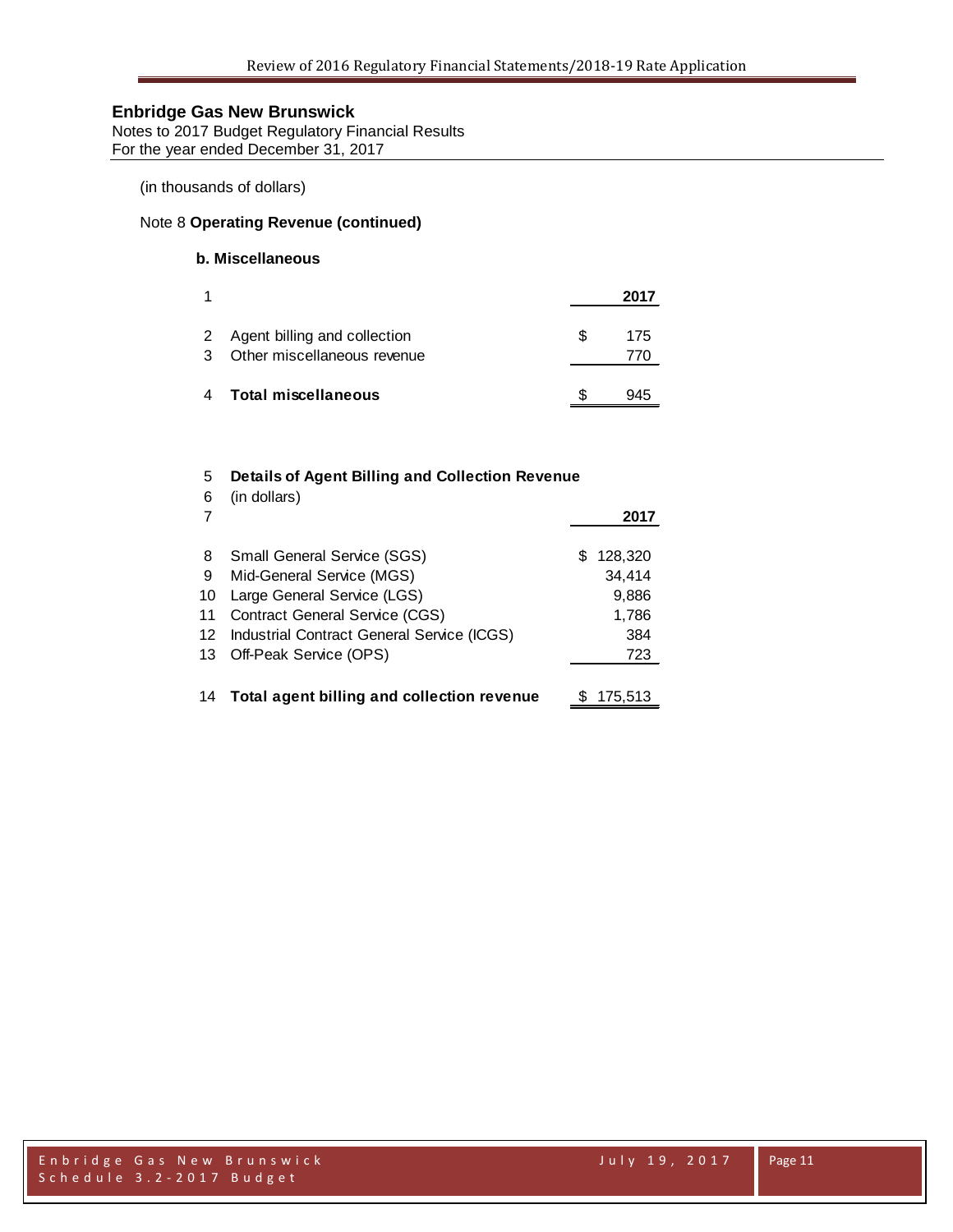Notes to 2017 Budget Regulatory Financial Results For the year ended December 31, 2017

(in thousands of dollars)

## Note 9 **Operating and Maintenance Expenses**

| 1  |                                              | 2017         |
|----|----------------------------------------------|--------------|
|    |                                              |              |
| 2  | Corporate management                         | \$<br>1,056  |
| 3  | Corporate administration                     | 419          |
| 4  | Financial reporting                          | 1,305        |
| 5  | Information technology                       | 1,382        |
| 6  | Regulatory & upstream                        | 890          |
| 7  | Sales & marketing                            | 1,300        |
| 8  | Distribution & maintenance                   | 5,273        |
| 9  | Customer care                                | 1,330        |
| 10 | Human resources                              | 2,715        |
|    | 11 Gas transportation and related activities | 1,794        |
|    |                                              |              |
|    | 12 Total prior to capitalization             | 17,464       |
|    | 13 Property, plant & equipment               | 3,517        |
|    | 14 Total capitalized                         | 3,517        |
|    |                                              |              |
|    | 15 Total expense                             | \$<br>13,947 |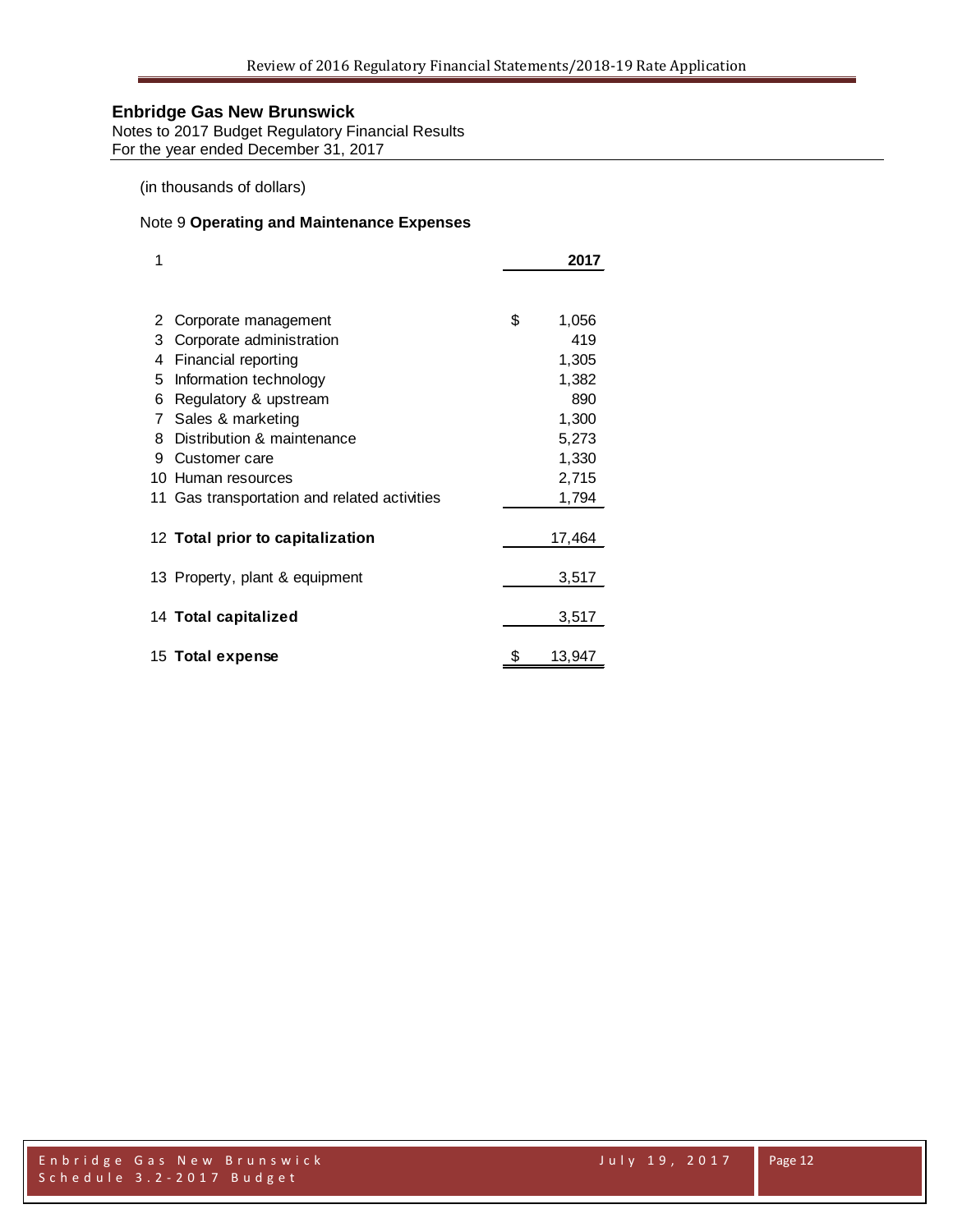Notes to 2017 Budget Regulatory Financial Results For the year ended December 31, 2017

#### (in thousands of dollars)

## Note 10 **Interest on Amounts Due to Associates & Affiliates and Other Interest**

|                                                                                                      | 2017  |
|------------------------------------------------------------------------------------------------------|-------|
| Interest on long-term debt<br>3 AIDC - allowance for funds used during construction (debt component) | 7.261 |
| Total interest on amounts due to associates & affiliates and other interest \$                       | 267.  |

#### Note 11 **Regulated Return on Equity**

| 5 |                                                                                                      | 2017   |
|---|------------------------------------------------------------------------------------------------------|--------|
| 6 | Regulated return on equity<br>AEDC - allowance for funds used during construction (equity component) | 13.152 |
| 8 | Total regulated return on equity                                                                     | 13,161 |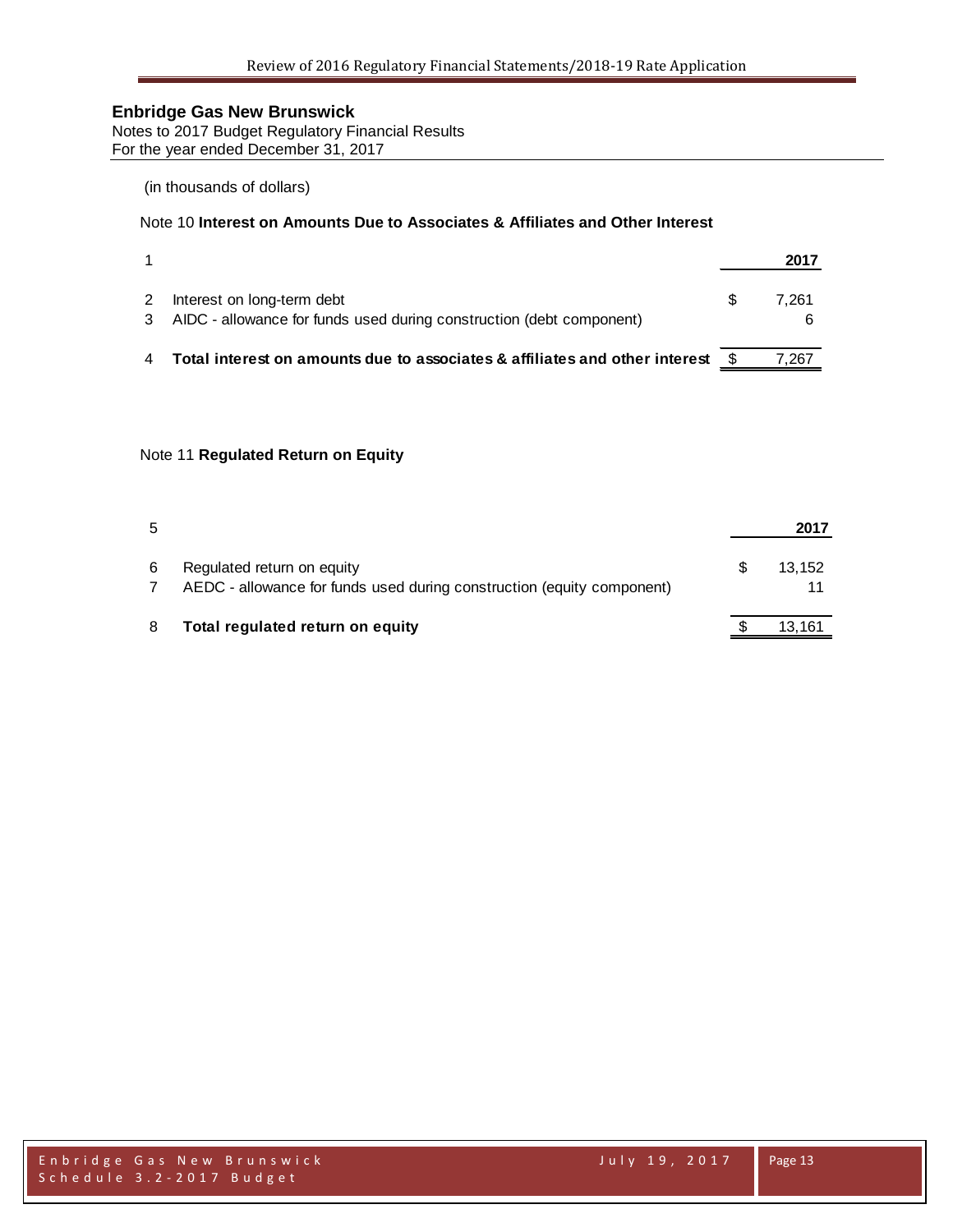Notes to 2017 Budget Regulatory Financial Results For the year ended December 31, 2017

(in thousands of dollars)

## Note 12 **Rate Base for Regulatory Purposes**

| 1                             |                                   |    | 2017      |  |  |  |  |  |  |
|-------------------------------|-----------------------------------|----|-----------|--|--|--|--|--|--|
| 2 Property, plant & equipment |                                   |    |           |  |  |  |  |  |  |
| 3                             | Cost                              | \$ | 242,636   |  |  |  |  |  |  |
| 4                             | Accumulated amortization          |    | (66, 342) |  |  |  |  |  |  |
| 5                             | <b>Net</b>                        |    | 176,294   |  |  |  |  |  |  |
|                               | 6 Deferred charges                |    |           |  |  |  |  |  |  |
| 7                             | Franchise fee, at cost            |    | 1,500     |  |  |  |  |  |  |
| 8                             | Accumulated amortization          |    | (1, 375)  |  |  |  |  |  |  |
| 9                             | <b>Net</b>                        |    | 125       |  |  |  |  |  |  |
| 10                            | Development O&M capitalized costs |    | 114,952   |  |  |  |  |  |  |
| 11                            | Accumulated amortization          |    | (28, 918) |  |  |  |  |  |  |
| 12                            | <b>Net</b>                        |    | 86,034    |  |  |  |  |  |  |
| 13                            | Intangible Software               |    | 3,806     |  |  |  |  |  |  |
| 14                            | Accumulated amortization          |    | (2, 492)  |  |  |  |  |  |  |
| 15                            | <b>Net</b>                        |    | 1,314     |  |  |  |  |  |  |
|                               |                                   |    |           |  |  |  |  |  |  |
| 16                            | Deferral account                  |    |           |  |  |  |  |  |  |
|                               | Accumulated amortization          |    |           |  |  |  |  |  |  |
| 17                            | <b>Net</b>                        |    |           |  |  |  |  |  |  |
| 18                            | <b>Total deferred charges</b>     |    | 87,473    |  |  |  |  |  |  |
| 19                            | <b>Term deposit</b>               |    | 2,969     |  |  |  |  |  |  |
| 20                            | <b>Working capital allowance</b>  |    | 1,578     |  |  |  |  |  |  |
| 21                            | <b>Total rate base</b>            | \$ | 268,314   |  |  |  |  |  |  |
| 22                            | Average rate base                 | \$ | 268,145   |  |  |  |  |  |  |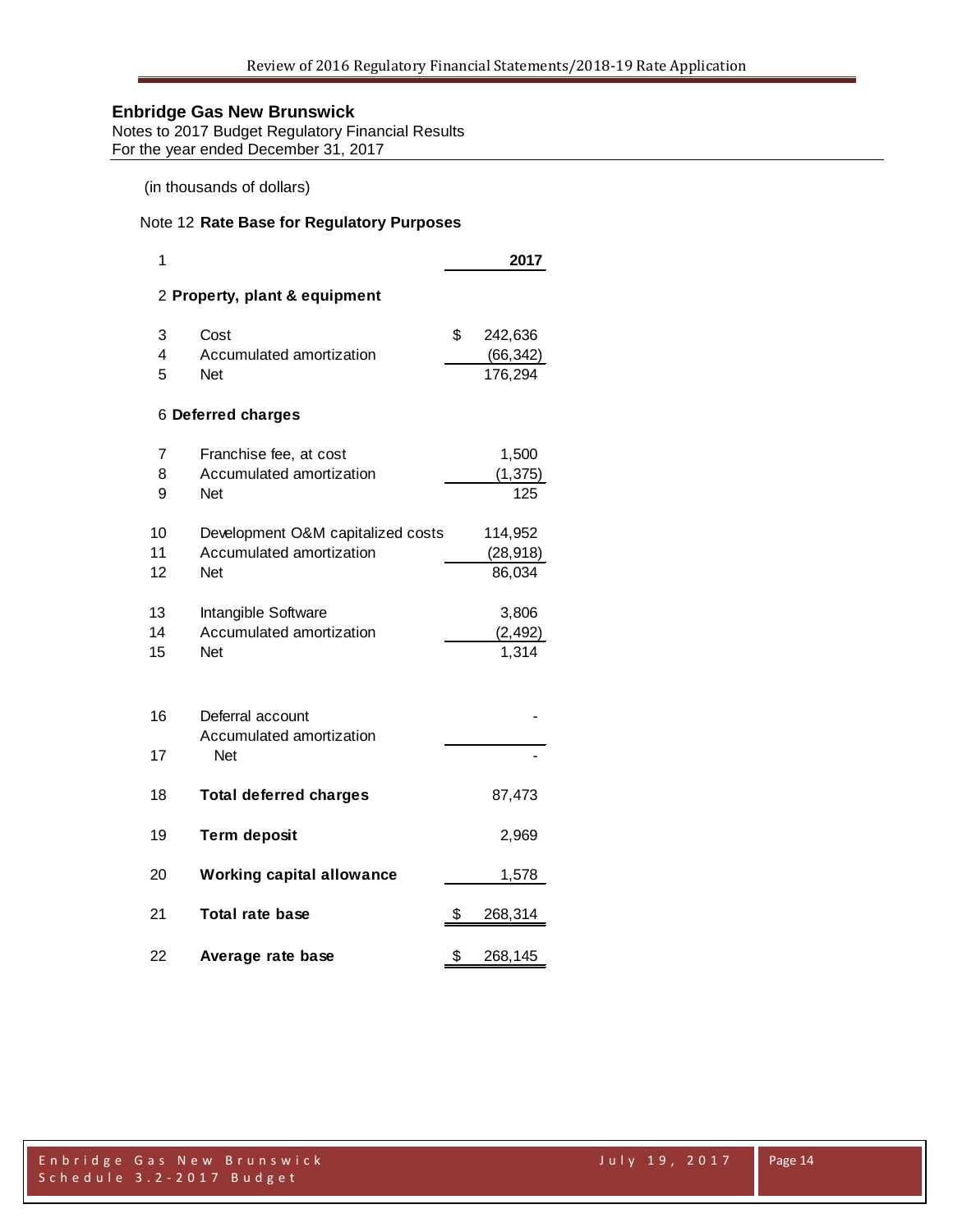**Notes to 2017 Budget Regulatory Financial Results** For the year ended December 31, 2017

## (in thousands of dollars)

## Note 13 **Capital Structure for Regulatory Purposes**

| 1              |                              |    | 2017               |
|----------------|------------------------------|----|--------------------|
| $\mathbf{2}$   | <b>Capital structure</b>     |    |                    |
| 3<br>4         | Long-term debt<br>Equity     | \$ | 149,500<br>131,688 |
| 5              | Total                        | S. | 281,188            |
|                |                              |    |                    |
| 6              | Capital structure percentage |    |                    |
| $\overline{7}$ | Long-term debt               |    | 53 17%             |

| 7 Long-term debt | 53.17%  |
|------------------|---------|
| 8 Equity         | 46.83%  |
| 9 Total          | 100.00% |

#### **Capital structure average percentage for regulatory purposes**

| 11 Long-term debt | 55.00%  |
|-------------------|---------|
| 12 Equity         | 45.00%  |
| 13 Total          | 100.00% |

#### **Weighted cost of capital for regulatory purposes**

| 15 Long-term debt | 2.71% |
|-------------------|-------|
| 16 Equity         | 4.91% |
| 17 Total          | 7.62% |